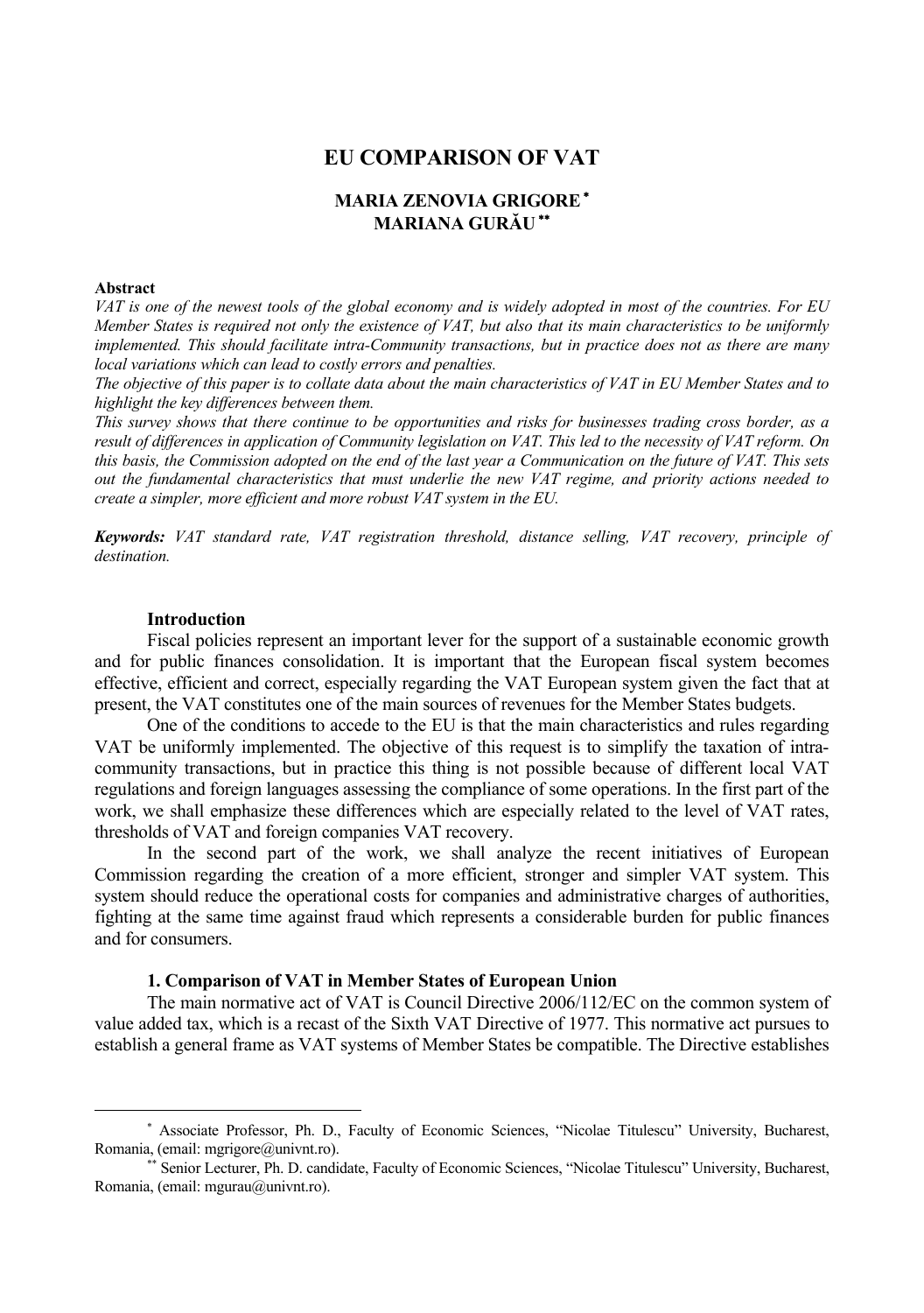mandatory rules for all states, but some aspects are left in care of Member States which can have thus a certain degree of decision.

For example, the mandatory rules deal with the definition of taxable operations, taxable persons, VAT rules in case of intra-Community aquisition and supply, VAT tax base etc. Uniformity of VAT tax base is necessary taking into account the obligation of EU Member States to contribute to the Union budget with a part of collected VAT, a contribution which is calculated by application of a percentage rate upon the tax base.

One of the most significant differences between the VAT systems of Member States refers to VAT rates. Besides the standard VAT rate, another three rates are applied: reduced rate, overreduced rate and parking rate. *Table no. 1* presents the four VAT rates applied in EU Member States at 1st of January 2012.

|                | <b>Standard rate</b> | <b>Reduce rate</b> | Super reduce rate Parking rate |      |
|----------------|----------------------|--------------------|--------------------------------|------|
| Belgium        | 21,0                 | 6/12               |                                | 12   |
| Bulgaria       | 20,0                 | 9                  |                                |      |
| Czech Republic | 20,0                 | 14                 |                                |      |
| Denmark        | 25,0                 |                    |                                |      |
| Germany        | 19,0                 | $\overline{7}$     |                                |      |
| Estonia        | 20,0                 | 9                  |                                |      |
| Ireland        | 23,0                 | 13,5               | 4,8                            | 13,5 |
| Greece         | 23,0                 | 6,5/13             |                                |      |
| Spain          | 18,0                 | 8                  | $\overline{4}$                 |      |
| France         | 19,6                 | 7                  | 2,1                            |      |
| Italy          | 20,0                 | 10                 | $\overline{\mathcal{A}}$       |      |
| Cyprus         | 15,0                 | 5/8                |                                |      |
| Latvia         | 22,0                 | 12                 |                                |      |
| Lithuania      | 21,0                 | 5/9                |                                |      |
| Luxembourg     | 15,0                 | 6/12               | $\overline{3}$                 | 12   |
| Hungary        | 27,0                 | 5/18               |                                |      |
| Malta          | 18,0                 | 5/7                |                                |      |
| Netherlands    | 19,0                 | 6                  |                                |      |
| Austria        | 20,0                 | 10                 |                                | 12   |
| Poland         | 23,0                 | 5/8                |                                |      |
| Portugal       | 23,0                 | 6/13               |                                | 13   |
| Romania        | 24,0                 | 5/9                |                                |      |
| Slovenia       | 20,0                 | 8,5                |                                |      |
| Slovakia       | 20,0                 | $10\,$             |                                |      |

**Table no. 1. VAT rates in EU Member States (%)**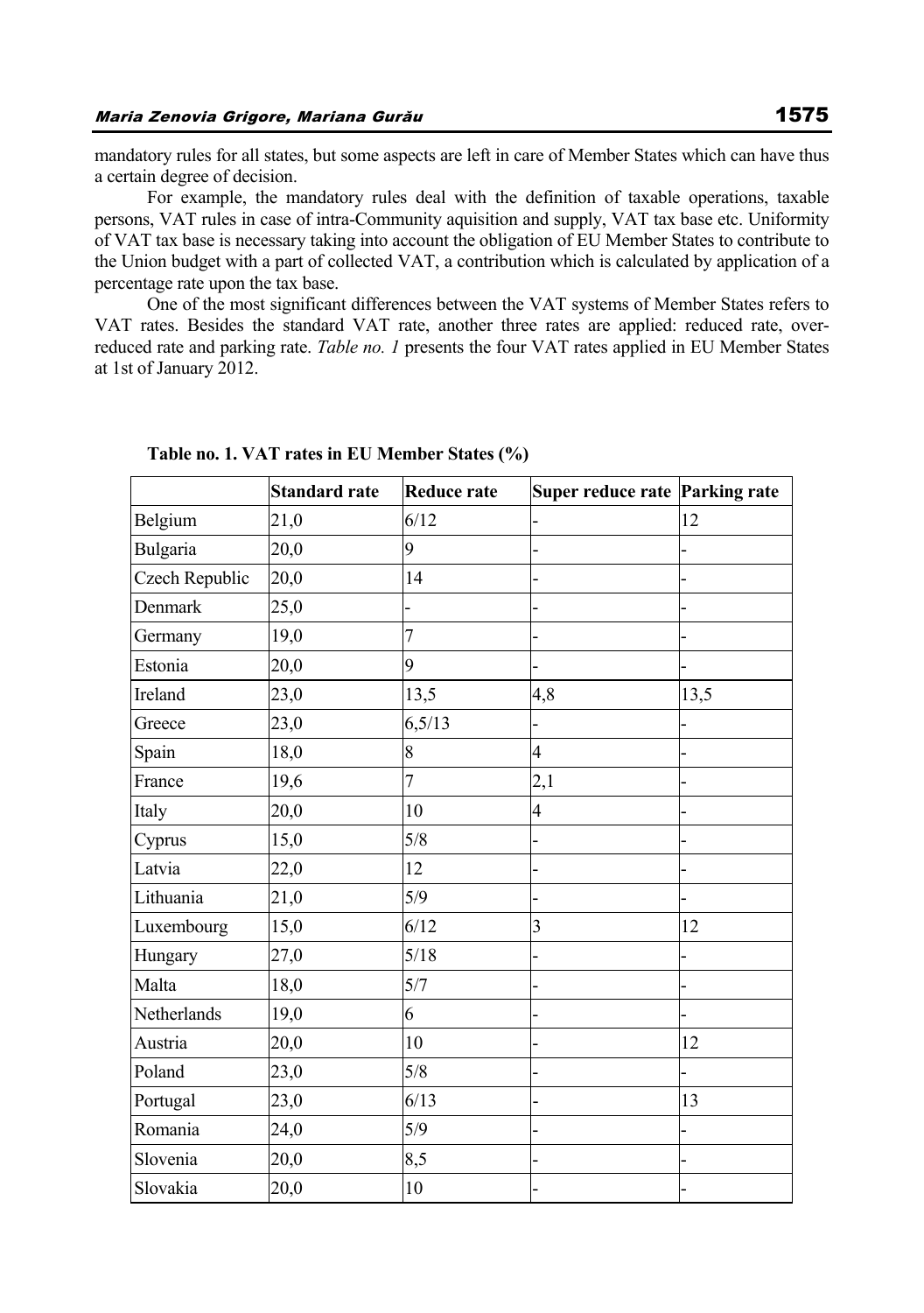| Finland             | າາເ<br>ZJ.U | 9/13 |  |
|---------------------|-------------|------|--|
| Sweden              | 25.0        | 6/12 |  |
| United Kingdom 20,0 |             |      |  |

#### *Source:*

http://ec.europa.eu/taxation\_customs/resources/documents/taxation/gen\_info/economic\_analy sis/tax\_structures/2011/report\_2011\_en.pdf

http://www.vatsystems.eu/index.php/news/show\_prev\_news/12/2011

The minimum standard rate in EU is established to 15%, each Member state having the liberty to establish the rate considered appropriate for its budgetary necessities. This minimum rate helps to avoid substantial variations in Member States' VAT rates which could lead to distortions of competition between high and low rate countries and put the smooth functioning of Single Market at risk.

Hungary practise the biggest standard rate of TVA from EU: 27%. The rate of 25%, the second as size in EU, is applied in Denmark and Sweden. Romania was till the 1st of July 2010 in the group of middle states with a rate of 19%, but now it occupies third place in the classification of EU Member States with a rate of 24%. The most relaxed taxation regarding VAT is found in Cyprus and Luxembourg, countries which practise the minimum rate of 15% (graph no. 1).



**Graph no. 1. VAT standard rates in the Member States** 

According to the data from table no. 2, between 2000 and 1st of January 2012, the VAT standard rate remained unchanged in 8 Member States (Belgium, Bulgaria, Denmark, France, Italy, Luxembourg, Austria and Sweden), rose in 17 Member States and diminished only in Slovakia (from 23,0% in 2000 to 19,0% in 2012) and Czech Republic (from 22,0% to 20,0%). The highest rises were registered in Greece (from 18,0% to 23,0%) and Cyprus (from 10,0% to 15,0%).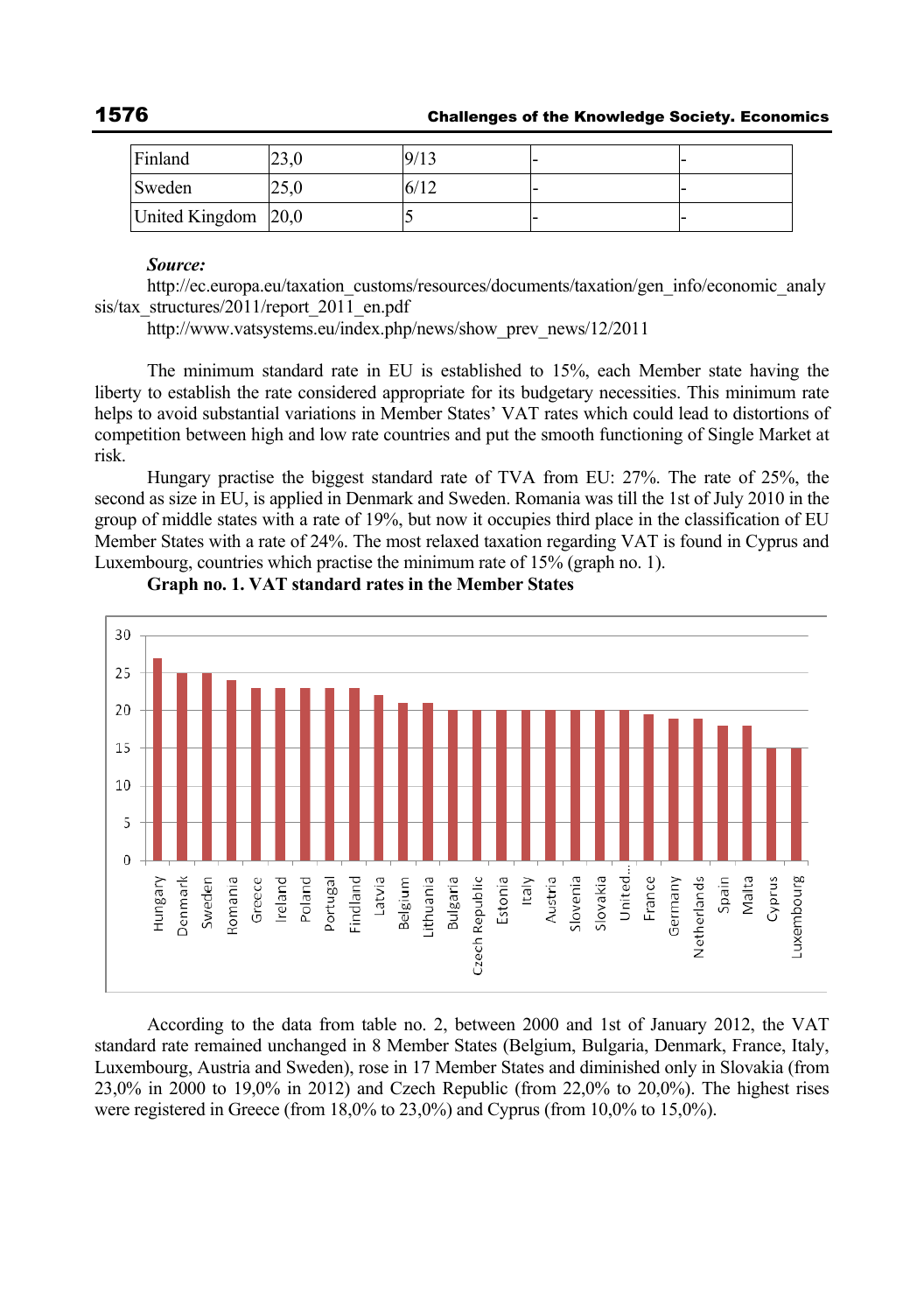| Maria Zenovia Grigore, Mariana Gurău |  |  |  |
|--------------------------------------|--|--|--|
|--------------------------------------|--|--|--|

|                    | Table no. 2. Evolution of the standard rate of $VAT$ (%) |      |      |      |           |      |           |      |      |      |      |      |      |
|--------------------|----------------------------------------------------------|------|------|------|-----------|------|-----------|------|------|------|------|------|------|
|                    | 2000                                                     | 2001 | 2002 |      | 2003 2004 | 2005 | 2006 2007 |      | 2008 | 2009 | 2010 | 2011 | 2012 |
| $EU-27$<br>average | 19,2                                                     | 19,3 | 19,5 | 19,5 | 19,4      | 19,6 | 19,4      | 19,5 | 19,4 | 19,8 | 20,4 | 20,7 | 20,9 |
| Belgium            | 21,0                                                     | 21,0 | 21,0 | 21,0 | 21,0      | 21,0 | 21,0      | 21,0 | 21,0 | 21,0 | 21,0 | 21,0 | 21,0 |
| Bulgaria           | 20,0                                                     | 20,0 | 20,0 | 20,0 | 20,0      | 20,0 | 20,0      | 20,0 | 20,0 | 20,0 | 20,0 | 20,0 | 20,0 |
| Czech<br>Republic  | 22,0                                                     | 22,0 | 22,0 | 22,0 | 19,0      | 19,0 | 19,0      | 19,0 | 19,0 | 19,0 | 20,0 | 20,0 | 20,0 |
| Denmark            | 25,0                                                     | 25,0 | 25,0 | 25,0 | 25,0      | 25,0 | 25,0      | 25,0 | 25,0 | 25,0 | 25,0 | 25,0 | 25,0 |
| Germany            | 16,0                                                     | 16,0 | 16,0 | 16,0 | 16,0      | 16,0 | 16,0      | 19,0 | 19,0 | 19,0 | 19,0 | 19,0 | 19,0 |
| Estonia            | 18,0                                                     | 18,0 | 18,0 | 18,0 | 18,0      | 18,0 | 18,0      | 18,0 | 18,0 | 20,0 | 20,0 | 20,0 | 20,0 |
| Ireland            | 21,0                                                     | 20,0 | 21,0 | 21,0 | 21,0      | 21,0 | 21,0      | 21,0 | 21,0 | 21,5 | 21,0 | 21,0 | 23,0 |
| Greece             | 18,0                                                     | 21,0 | 21,0 | 21,0 | 21,0      | 19,0 | 19,0      | 19,0 | 19,0 | 19,0 | 23,0 | 23,0 | 23,0 |
| Spain              | 16,0                                                     | 16,0 | 16,0 | 16,0 | 16,0      | 16,0 | 16,0      | 16,0 | 16,0 | 16,0 | 18,0 | 18,0 | 18,0 |
| France             | 19,6                                                     | 19,6 | 19,6 | 19,6 | 19,6      | 19,6 | 19,6      | 19,6 | 19,6 | 19,6 | 19,6 | 19,6 | 19,6 |
| Italy              | 20,0                                                     | 20,0 | 20,0 | 20,0 | 20,0      | 20,0 | 20,0      | 20,0 | 20,0 | 20,0 | 20,0 | 20,0 | 20,0 |
| Cyprus             | 10,0                                                     | 10,0 | 13,0 | 15,0 | 15,0      | 15,0 | 15,0      | 15,0 | 15,0 | 15,0 | 15,0 | 15,0 | 15,0 |
| Latvia             | 18,0                                                     | 18,0 | 18,0 | 18,0 | 18,0      | 18,0 | 18,0      | 18,0 | 18,0 | 21,0 | 21,0 | 22,0 | 22,0 |
| Lithuania          | 18,0                                                     | 18,0 | 18,0 | 18,0 | 18,0      | 18,0 | 18,0      | 18,0 | 18,0 | 19,0 | 21,0 | 21,0 | 21,0 |
| Luxembourg         | 15,0                                                     | 15,0 | 15,0 | 15,0 | 15,0      | 15,0 | 15,0      | 15,0 | 15,0 | 15,0 | 15,0 | 15,0 | 15,0 |
| Hungary            | 25,0                                                     | 25,0 | 25,0 | 25,0 | 25,0      | 25,0 | 20,0      | 20,0 | 20,0 | 25,0 | 25,0 | 25,0 | 27,0 |
| Malta              | 15,0                                                     | 15,0 | 15,0 | 15,0 | 18,0      | 18,0 | 18,0      | 18,0 | 18,0 | 18,0 | 18,0 | 18,0 | 18,0 |
| Netherlands        | 17,5                                                     | 19,0 | 19,0 | 19,0 | 19,0      | 19,0 | 19,0      | 19,0 | 19,0 | 19,0 | 19,0 | 19,0 | 19,0 |
| Austria            | 20,0                                                     | 20,0 | 20,0 | 20,0 | 20,0      | 20,0 | 20,0      | 20,0 | 20,0 | 20,0 | 20,0 | 20,0 | 20,0 |
| Poland             | 22,0                                                     | 22,0 | 22,0 | 22,0 | 22,0      | 22,0 | 22,0      | 22,0 | 22,0 | 22,0 | 22,0 | 23,0 | 23,0 |
| Portugal           | 17,0                                                     | 17,0 | 19,0 | 19,0 | 19,0      | 21,0 | 21,0      | 21,0 | 20,0 | 20,0 | 21,0 | 23,0 | 23,0 |
| Romania            | 19,0                                                     | 19,0 | 19,0 | 19,0 | 19,0      | 19,0 | 19,0      | 19,0 | 19,0 | 19,0 | 24,0 | 24,0 | 24,0 |
| Slovenia           | 19,0                                                     | 19,0 | 20,0 | 20,0 | 20,0      | 20,0 | 20,0      | 20,0 | 20,0 | 20,0 | 20,0 | 20,0 | 20,0 |
| Slovakia           | 23,0                                                     | 23,0 | 23,0 | 20,0 | 19,0      | 19,0 | 19,0      | 19,0 | 19,0 | 19,0 | 19,0 | 20,0 | 20,0 |
| Finland            | 22,0                                                     | 22,0 | 22,0 | 22,0 | 22,0      | 22,0 | 22,0      | 22,0 | 22,0 | 22,0 | 23,0 | 23,0 | 23,0 |
| Sweden             | 25,0                                                     | 25,0 | 25,0 | 25,0 | 25,0      | 25,0 | 25,0      | 25,0 | 25,0 | 25,0 | 25,0 | 25,0 | 25,0 |
| United<br>Kingdom  | 17,5                                                     | 17,5 | 17,5 | 17,5 | 17,5      | 17,5 | 17,5      | 17,5 | 17,5 | 15,0 | 17,5 | 20,0 | 20,0 |

## Source:

http://ec.europa.eu/taxation\_customs/resources/documents/taxation/gen\_info/economic\_analy sis/tax\_structures/2011/report\_2011\_en.pdf

http://www.vatsystems.eu/index.php/news/show prev news/12/2011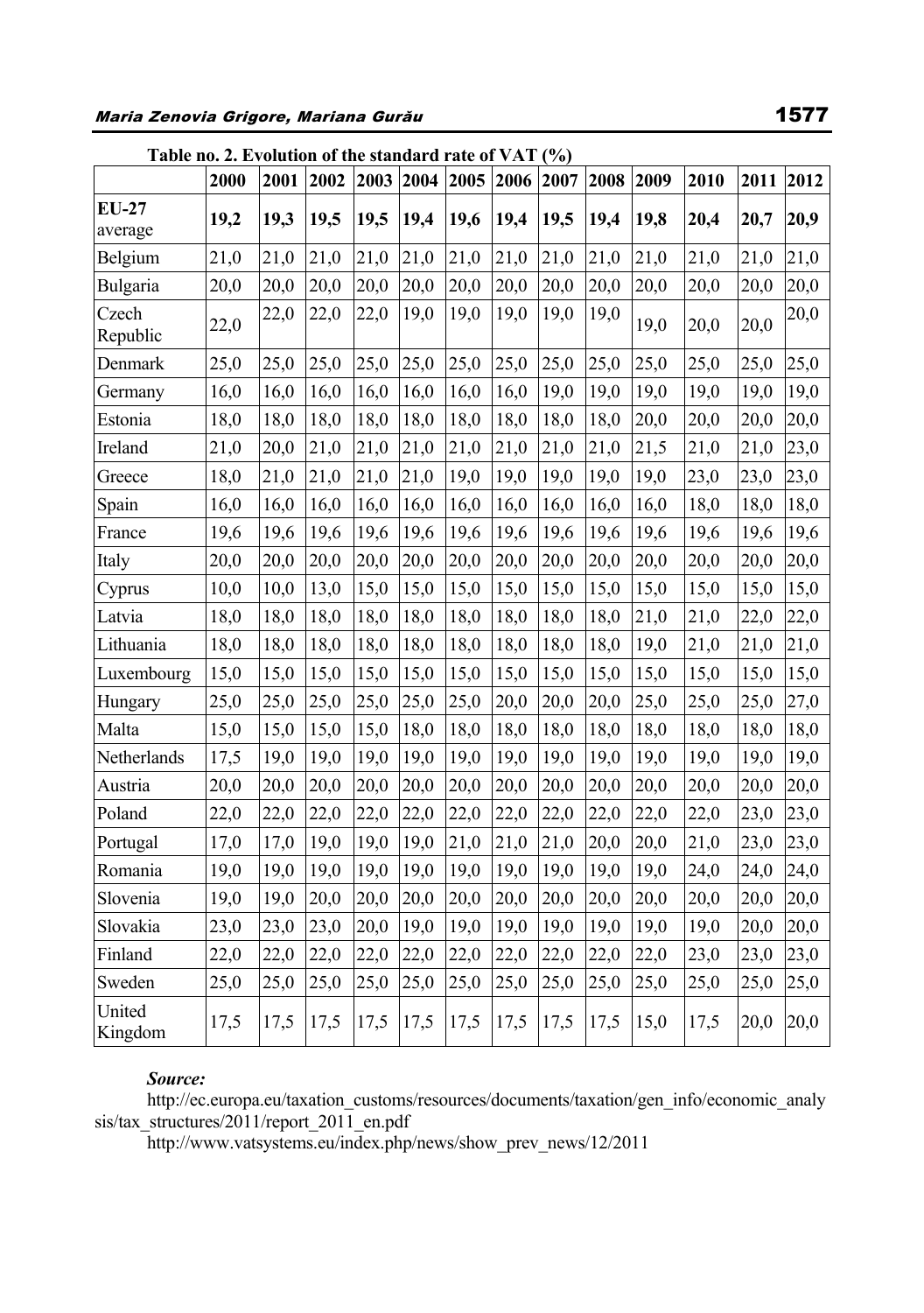Under the pressure of the financial crisis, more European countries resorted last years to the enhancement of standard rate.

In 2010 Greece increased the VAT rate with four percentages, but in two stages. The first increase was from 19% to 21% and the second till 23%. In exchange, Spain increased the VAT rate only with two percentages from 16% to 18%. Also, Finland increased in 2010 the VAT rate but only with one percentage from 22% to 23%. Also, the VAT rate increases with one percentage in Portugal from 20% to 21% in 2010 while in 2011 it increases till 23%. In 2011, increases of VAT rate of one percentage have taken place in Latvia, Poland and Slovakia. On the 1st of January 2011, Great Britain increased the VAT rate from 17,5 % to 20%.

The only country which increased the VAT rate with 5 percentages like Romania is Hungary. The Hungarian government increased in 2009 the VAT rate from 20% to 25%. From the 1st of January 2012, two countries increased the VAT rate with 2 percentages: Ireland from 21% to 23% and Hungary from 25% to 27%.

According to the data from table no. 2, in EU-27 the VAT standard average rate rose from 19,8% in 2009 to 20,2% in 2010, 20,7% in 2011 and 20,9% in 2012. As compared to 2000, in 2012 the rise of VAT average rate was of 1,7% (Graph no. 2).



**Graph no. 2. Evolution of the standard rate of VAT (EU-27 average**)

Member States have the option of applying one or two reduced rates to a restricted list of goods and services. The reduced rate cannot be less than 5% and the list of eligible goods and services must be strictly interpreted. As we can see in table no. 1, the differences between Member States are substantial: 12 states have one reduced rate, 14 states have two reduced rates and Denmark is the single state which doesn't have reduced rate. The minimum reduced rate of 5%, value imposed by European Directives, is found in Cyprus, Latvia, Hungary, Malta, Poland, Romania and Great Britain. The highest values of reduced rate are found in Hungary (18%), Czech Republic (14%), Ireland (13.5%), Greece, Portugal and Finland (13%).

Not only the value of reduced rates differs from one state to another, but also the categories of goods and services for which these rates are applied. There are 21 of such categories among which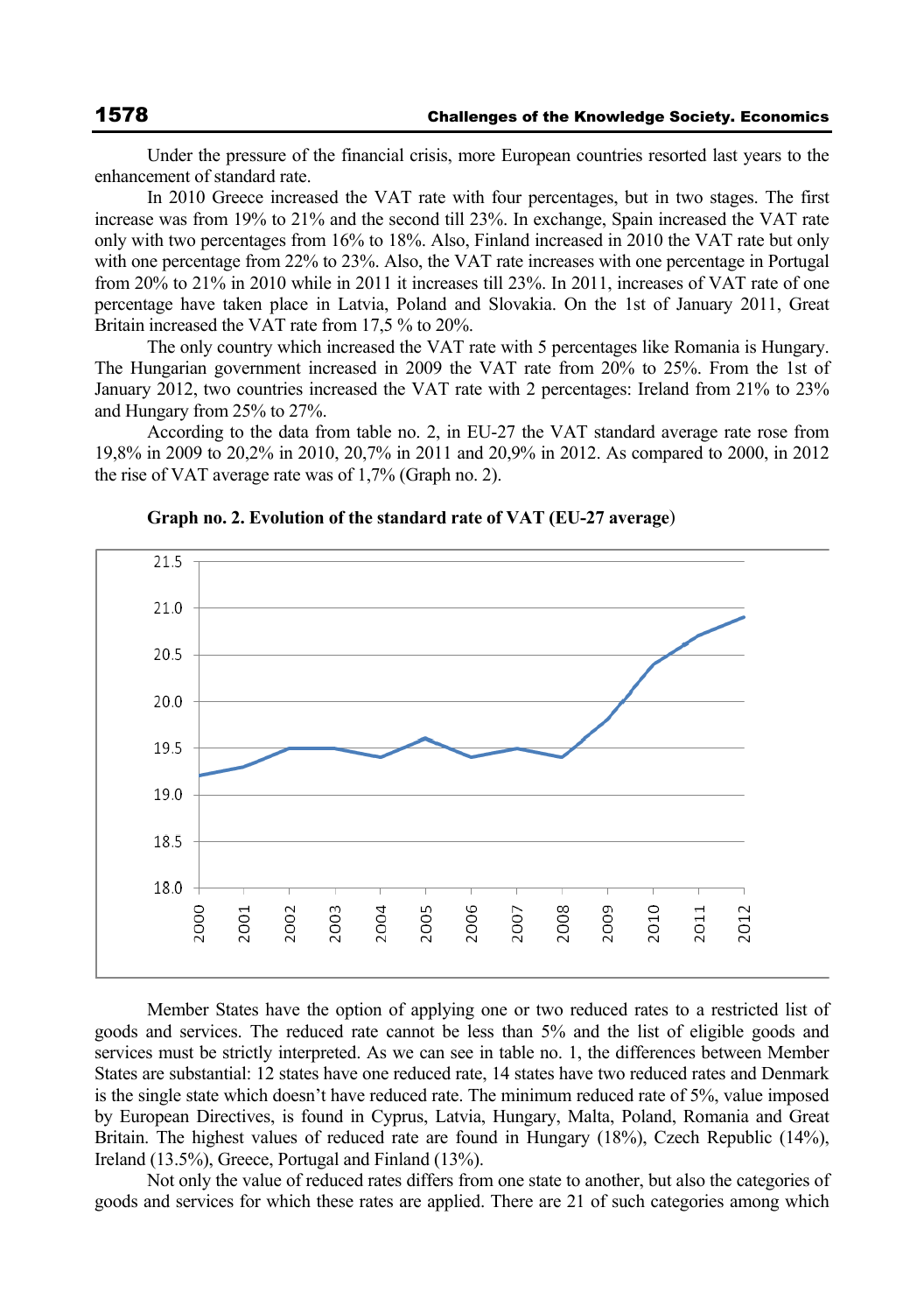we enumerate: foodstuffs, medicines, medical equipment for the disabled, books on all physical means of support, newspapers, periodicals, passenger transport, admission to shows, theatres, museums, etc.

The variety of reduced VAT rates brings a new level of complexity to intra-community transactions, leading to additional compliance costs. In spite of all this, for those who seek more advantageous situations, these differences can be used as opportunities worthy to be taken into consideration when they chose the country where they are going to open their business.

Over-reduced rates (lower than 5%) are applied only in five states: Spain (4%), France  $(2.1\%)$ , Ireland  $(4,8\%)$ , Italy  $(4\%)$  and Luxemburg  $(3\%)$ , for goods and services as: food products, pharmaceuticals, books, newspapers, periodicals, television license fees, supply of new buildings, medical equipment for disabled persons etc.

A characteristic met among EU states is represented by the parking rate, which is a special VAT rate applied in five Member States (12% in Belgium, Austria, Luxemburg; 13% in Portugal; respectively 13,5% in Ireland) for certain goods as: certain energy products, certain wines, washing and cleaning products, printed advertising matter, tourism publications etc.

According to the table no. 3, European legislation provides three thresholds of TVA: for small enterprises (column A), for intra-Community acquisition accomplished by taxable persons not entitled to deduct input tax and by non-taxable legal person (column B) and for distance selling (column C).

| Country           | A. Exemption for small<br>enterprises (annual<br>turnover) |                               | <b>B.</b> Threshold for non-<br>taxable intra-<br><b>Community acquisition</b><br>(annual value of intra-<br><b>Community</b><br>acquisitions) |                          | C. Threshold for<br>application of the<br>special scheme for<br>distance selling (annual<br>value of distance<br>selling) |                          |
|-------------------|------------------------------------------------------------|-------------------------------|------------------------------------------------------------------------------------------------------------------------------------------------|--------------------------|---------------------------------------------------------------------------------------------------------------------------|--------------------------|
|                   | <b>National</b><br>currency                                | <b>Euro</b><br>equiva<br>lent | <b>National</b><br>currency                                                                                                                    | Euro<br>equiva-<br>lent  | <b>National</b><br>currency                                                                                               | Euro<br>equiva-<br>lent  |
| Belgium           | 5.580 euro                                                 |                               | 11.200 euro                                                                                                                                    |                          | 35.000 euro                                                                                                               |                          |
| Bulgaria          | 50.000 BGN                                                 | 25.565                        | 20.000 BGN                                                                                                                                     | 10.226                   | 70.000 BGN                                                                                                                | 35.791                   |
| Czech<br>Republic | 1.000.000 CZK                                              | 40.851                        | 326,000 CZK                                                                                                                                    | 13.318                   | 1.140.000<br><b>CZK</b>                                                                                                   | 46.570                   |
| Denmark           | 50.000 DKK                                                 | 6.707                         | 280.000 DKK                                                                                                                                    | 6.500                    | 280.000 DKK                                                                                                               | 37.557                   |
| Germany           | 17.500 euro                                                | $\overline{a}$                | 12.500 euro                                                                                                                                    | $\overline{a}$           | 100.000 euro                                                                                                              | $\overline{a}$           |
| Estonia           | 15.978 euro                                                | $\overline{a}$                | 10.226 euro                                                                                                                                    | $\overline{a}$           | 35.151 euro                                                                                                               | $\overline{a}$           |
| Ireland           | 75.000 euro<br>or 37.500 euro                              |                               | 41.000 euro                                                                                                                                    |                          | 35,000 euro                                                                                                               |                          |
| Greece            | $10.000$ euro<br>or $5.000$ euro                           | $\blacksquare$                | $10.000$ euro                                                                                                                                  | $\overline{\phantom{a}}$ | 35.000 euro                                                                                                               | $\blacksquare$           |
| Spain             | None                                                       | None                          | 10.000 euro                                                                                                                                    | $\overline{a}$           | 35.000 euro                                                                                                               | $\overline{a}$           |
| France            | 81.500 euro<br>or $32.600$ euro                            |                               | 10.000 euro                                                                                                                                    |                          | 100.000 euro                                                                                                              |                          |
| Italy             | 30.000 euro                                                | $\blacksquare$                | 10.000 euro                                                                                                                                    | $\blacksquare$           | 100.000 euro                                                                                                              | $\overline{a}$           |
| Cyprus            | 15.600 euro                                                | $\blacksquare$                | $10.251$ euro                                                                                                                                  | $\overline{a}$           | 35,000 euro                                                                                                               | $\overline{\phantom{a}}$ |

**Table no. 3. VAT Thresholds (September 2011)**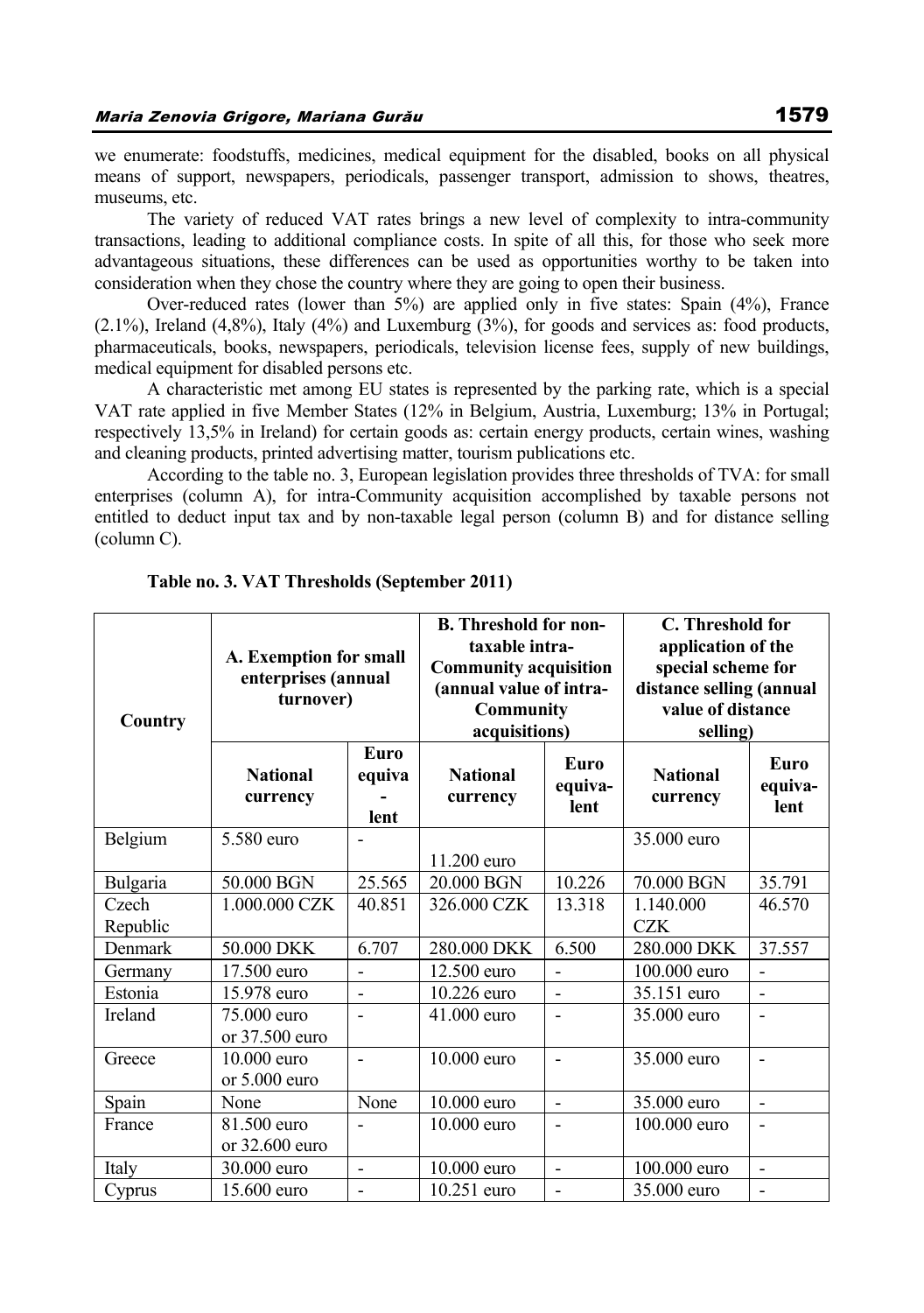# 1580 Challenges of the Knowledge Society. Economics

| Latvia      | 35.000 LVL       | 49659                    | 7.000 LVL     | 9.932          | 24.000 LVL   | 34.052                   |
|-------------|------------------|--------------------------|---------------|----------------|--------------|--------------------------|
| Lithuania   | 100.000 LTL      | 28.962                   | 35.000 LTL    | 10.137         | 125,000 LTL  | 36.203                   |
| Luxembourg  | $10.000$ euro    |                          | $10.000$ euro |                | 100.000      |                          |
| Hungary     | 5.000.000 HUF    | 18.328                   | 2.500.000     | 9.164          | 8.800.000    | 32.257                   |
|             |                  |                          | <b>HUF</b>    |                | <b>HUF</b>   |                          |
| Malta       | 35,000 euro      | $\overline{\phantom{0}}$ | $10.000$ euro | $\blacksquare$ | 35,000 euro  | $\overline{\phantom{0}}$ |
|             | or $24.000$ euro |                          |               |                |              |                          |
|             | or $14.000$ euro |                          |               |                |              |                          |
| Netherlands | None             | None                     | 10.000 euro   |                | 100,000 euro |                          |
| Austria     | 30.000           |                          | 11.000 euro   | $\blacksquare$ | 35,000 euro  |                          |
| Poland      | 150.000 PLN      | 37.774                   | 50.000 PLN    | 12.592         | 160.000 PLN  | 40.293                   |
| Portugal    | $10.000$ euro    | $\blacksquare$           | $10.000$ euro |                | 35,000 euro  |                          |
|             | or $12.500$ euro |                          |               |                |              |                          |
| Romania     | 119,000 RON      | 28.249                   | 34.000 RON    | 8.071          | 118,000 RON  | 28.012                   |
| Slovenia    | 25,000 euro      |                          | $10.000$ euro |                | 35.000 euro  |                          |
| Slovakia    | 49.790 euro      |                          | 13.941,45     |                | 35,000 euro  | $\blacksquare$           |
|             |                  |                          | euro          |                |              |                          |
| Finland     | 8.500 euro       | $\overline{\phantom{a}}$ | $10.000$ euro | $\blacksquare$ | 35.000 euro  | $\overline{\phantom{0}}$ |
| Sweden      | None             |                          | 90.000 SEK    | 10.190         | 320,000 SEK  | 36.232                   |
| United      | 70.000 GBP       | 81.843                   | 70.000 GBP    | 81.843         | 70.000 GBP   | 81.843                   |
| Kingdom     |                  |                          |               |                |              |                          |

### *Source:*

http://ec.europa.eu/taxation\_customs/resources/documents/taxation/vat/traders/vat\_communit y/vat\_in\_ec\_annexi.pdf

Small enterprises, meaning entrepreneurs whose turnover (plus the value-added tax on it) has not exceeded the legal threshold in the preceding calendar year and is not expected to exceed this threshold in the current year, do not need to pay value-added tax. According to the data from *table no. 3*, column A, this threshold varies between 5.580 euro (Belgium) and 81.843 euro (United Kingdom). There are only three Member States not applying the special exemption for small enterprises: Spain, Netherlands and Sweden.

For simplification reasons, goods acquired by taxable persons not entitled to deduct input tax and by non-taxable legal person are not subjected to VAT if annual acquisitions are below an annual turnover threshold set by their Member State, though it is still possible to opt for taxation.<sup>1</sup> This threshold varies between 8.071 euro, in Romania, and 81.843 euro, in United Kingdom (table no. 3, column B).

Regarding distance sale, differences appear although theoretically it should be used either the minimum threshold of 35.000 euro or the maximum one of 100.000 euro. In spite of all this, as we can notice in *table no. 3,* column C, this request wasn't applied and implemented uniformly in those 27 states.

The great variations regarding these three thresholds of TVA can represent a real trap for many entrepreneurs who wish to develop their businesses in different Member States.

Even for companies which know their responsibilities regarding VAT registration and payment, the differences regarding the reporting periods specific to each country, as well as those

 $\frac{1}{1}$  M. Z. Grigore, M. Gurău, *Fiscalitate. Noţiuni teoretice şi lucrări aplicative*, Cartea Studenţească Publishing House, Bucharest, 2009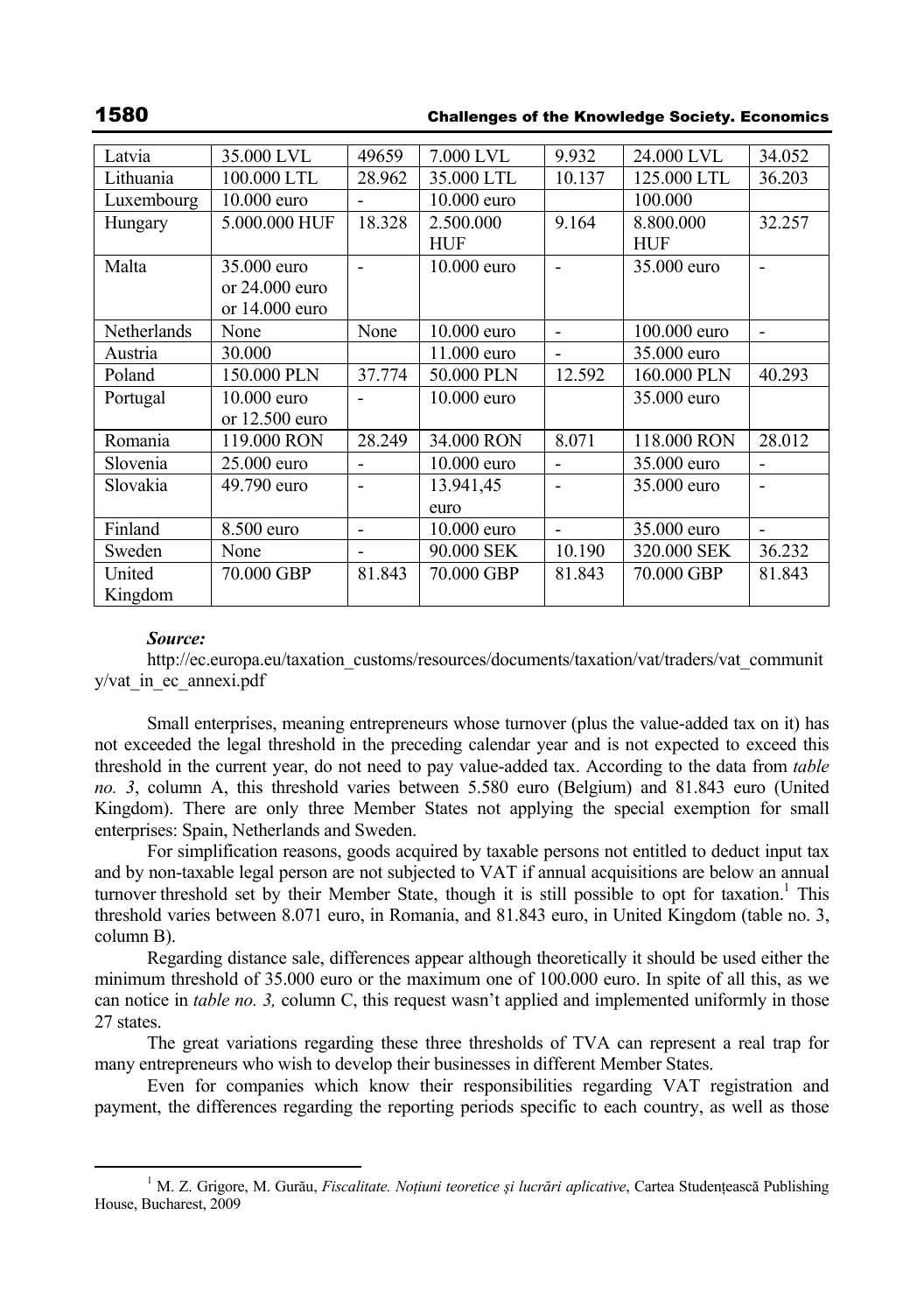regarding the order of declarations which must be submitted every month, quarter or year, create great problems (*table no. 4)*.

| Country     | <b>Fiscal period</b>               | <b>VAT</b><br>Annual |
|-------------|------------------------------------|----------------------|
|             |                                    | declaration deadline |
| Belgium     | Monthly / Quarterly                | Not Applicable       |
| Bulgaria    | Monthly                            | Not Applicable       |
| Czech       | Monthly / Quarterly                | Not Applicable       |
| Republic    |                                    |                      |
| Denmark     | Monthly / Quarterly / Biannually   | Not Applicable       |
| Germany     | Monthly / Quarterly                | May                  |
| Estonia     | Monthly                            | Not Applicable       |
| Ireland     | Biannually / Annually              | Not Applicable       |
| Greece      | Monthly / Quarterly                | 10 May               |
| Spain       | Monthly / Quarterly                | January              |
| France      | Monthly / Quarterly                | Not Applicable       |
| Italy       | Monthly / Quarterly                | Not Applicable       |
| Cyprus      | Quarterly                          | Not Applicable       |
| Latvia      | Monthly / Quarterly / Biannually   | 1 May                |
| Lithuania   | Monthly / Quarterly / Biannually   | Not Applicable       |
| Luxembourg  | Monthly / Quarterly / Annually     | May                  |
| Hungary     | Monthly Quarterly Annually         | Not Applicable       |
| Malta       | Quarterly                          | March                |
| Netherlands | Monthly / Quarterly / Annually     | March                |
| Austria     | Monthly / Quarterly                | April                |
| Poland      | Monthly / Quarterly                | Not Applicable       |
| Portugal    | Monthly / Quarterly                | $15th$ July          |
| Romania     | Monthly / Quarterly / Biannually / | Not Applicable       |
|             | Annually                           |                      |
| Slovenia    | Monthly / Quarterly                | Not Applicable       |
| Slovakia    | Monthly / Quarterly                | N/A                  |
| Finland     | Monthly                            | Not Applicable       |
| Sweden      | Monthly / Quarterly / Annually     | Not Applicable       |
| United      | Monthly / Quarterly / Annually     | Not Applicable       |
| Kingdom     |                                    |                      |

# **Table no. 4. Fiscal period of VAT**

*Source:* http://www.agn-europe.org/htm/firm/news/ttf/2011/2011\_vat\_web.pdf

The fiscal period varies depending mostly on the overall turnover of the previous year, but also depending on VAT payment of precedent or current fiscal year (Hungary and Netherland), or depending on type of taxable person. Only 9 of the 27 EU Member States are required to submit an annual statement of VAT.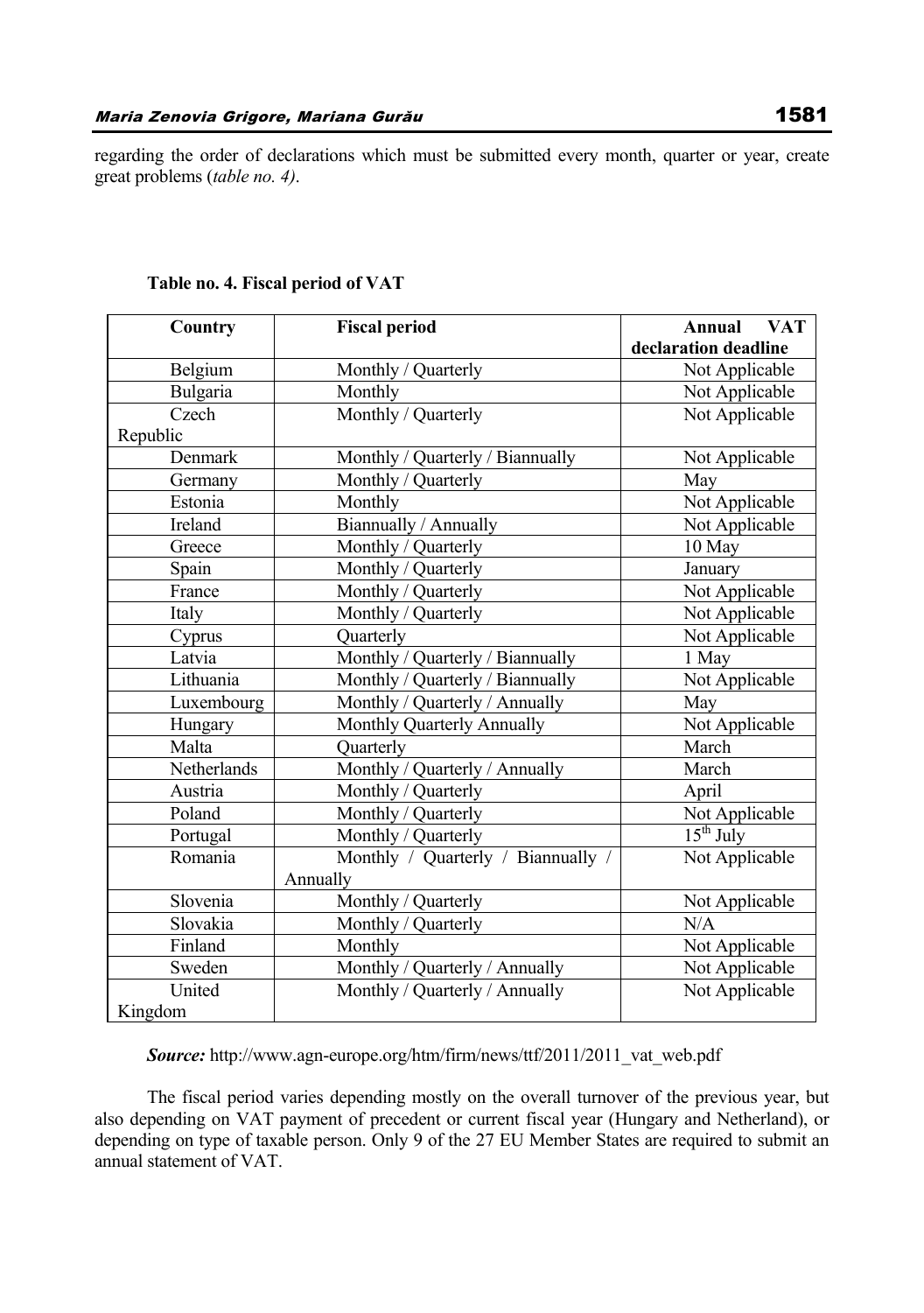Since 1st January 2010, the procedure for reimbursement of VAT incurred by EU taxable persons in Member States where they are not established has been replaced by a new fully electronic procedure, thereby ensuring a quicker refund to claimants. The previous paper-based procedure was slow, cumbersome and costly. The new procedure better facilitates taxable persons and improves the functioning of the internal market. A new feature is that taxable persons will be paid interest if Member States are late making refunds.

The data from *table no. 5* suggest that the new procedure determined the improvement of VAT recovery time as a result of the fact that many Member States joined the statutory term of 4 months.

| $\frac{0}{0}$     | Claim time<br>limit? | Representative Approximate<br>required? | recovery<br>time<br>(months) | Surrender<br>of original<br>invoices<br>required | Proof of<br>payment<br>needed | Certificate of<br>registration<br>required |
|-------------------|----------------------|-----------------------------------------|------------------------------|--------------------------------------------------|-------------------------------|--------------------------------------------|
| Belgium           | 30 June              | yes                                     | 6                            | yes                                              | no                            | yes (original)                             |
| Bulgaria          | 30 September no      |                                         | 4                            | no                                               | no                            | yes (original)                             |
| Czech<br>Republic | 30 September no      |                                         | 6                            | yes                                              | no                            | yes (original)                             |
| Denmark           | 30 September no      |                                         | 3                            | yes                                              | no                            | yes (original)                             |
| Germany           | 30 June              | no                                      | 6                            | yes                                              | no                            | yes (original)                             |
| Estonia           | 30 September         | no                                      | $\overline{4}$               | yes                                              | no                            | no                                         |
| Ireland           | 30 June              | no                                      | $\overline{0}$               | yes                                              | yes                           | yes (original)                             |
| Greece            | 30 June              | no                                      | 6                            | yes                                              | yes                           | yes (original)                             |
| Spain             | 30 September         | yes                                     | 6                            | yes                                              | no                            | yes (original)                             |
| France            | 30 June              | no                                      | 3                            | yes                                              | yes                           | yes (original)                             |
| Italy             | 30 June              | no                                      | 6                            | yes                                              | no                            | yes (original)                             |
| Cyprus            | 30 September         | no                                      | 4                            | yes                                              | no                            | yes (original)                             |
| Latvia            | 9 months             | no                                      | $\overline{4}$               | yes                                              | yes                           | yes (original)                             |
| Lithuania         | 30 June              | no                                      | 4                            | yes                                              | yes                           | yes (original)                             |
| Luxembourg        | 30 June              | no                                      | 6                            | yes                                              | no                            | yes (original)                             |
| Hungary           | 30 September         | no                                      | $\overline{\mathcal{A}}$     | yes                                              | yes                           | yes (original)                             |
| Malta             | 9 months             | no                                      | 4                            | yes                                              | yes                           | yes (original)                             |
| Netherlands       | 30 June              | no                                      | 6                            | yes                                              | no                            | yes (original)                             |
| Austria           | 30 June              | no                                      | 6                            | yes                                              | no                            | yes (original)                             |
| Poland            | 30 September         | no                                      | 6                            | yes                                              | no                            | yes (original)                             |
| Portugal          | 30 September         | yes                                     | $\boldsymbol{0}$             | yes                                              | no                            | yes (original)                             |
| Romania           | 30 September no      |                                         | 6                            | yes                                              | yes                           | yes (copy)                                 |
| Slovenia          | 30 September         | no                                      | $\overline{4}$               | yes                                              | no                            | yes (original)                             |
| Slovakia          | 9 months             | no                                      | 6                            | yes                                              | no                            | yes (original)                             |

#### **Table no. 5. Foreign Company VAT Recovery**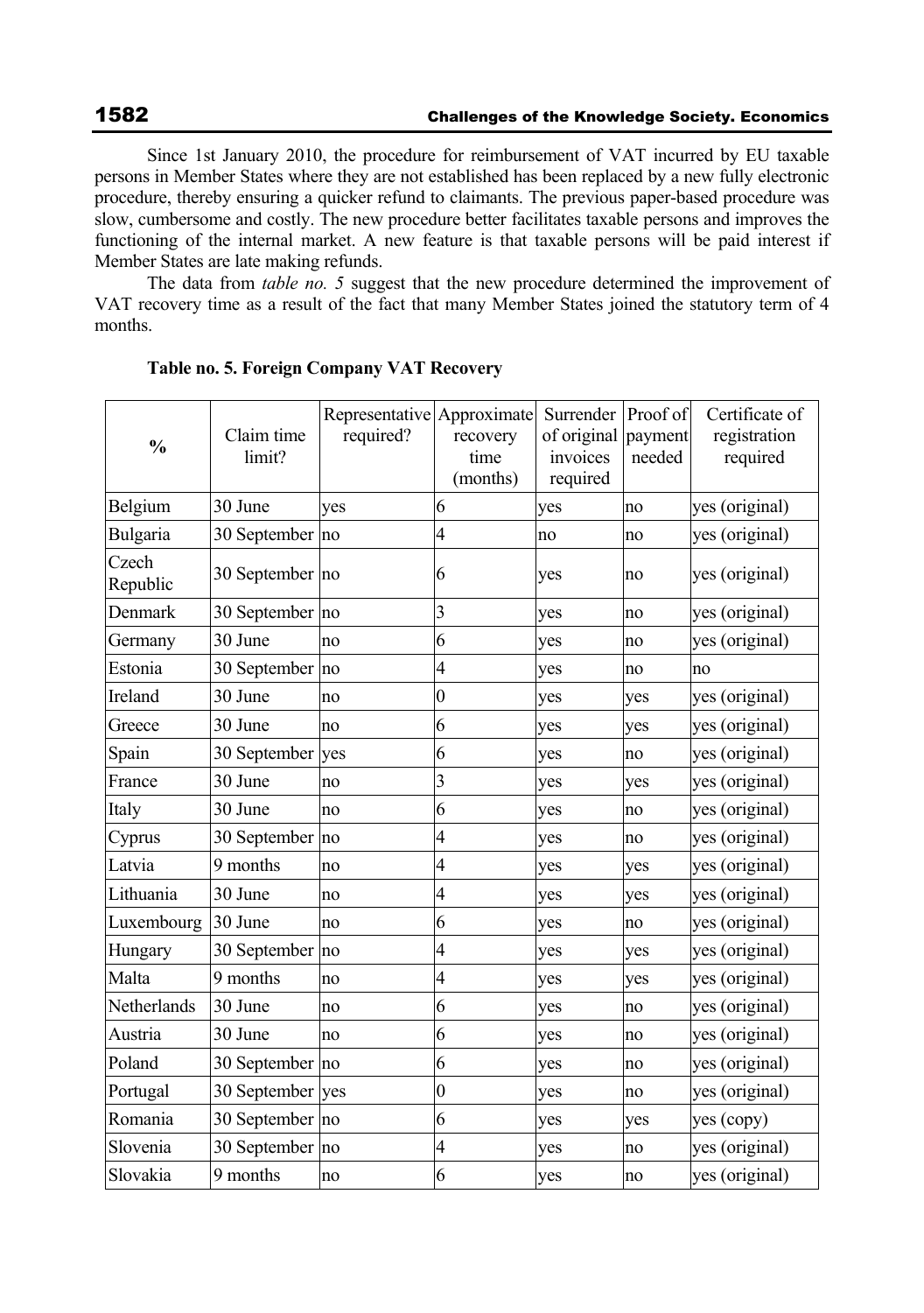| Finland           | 30 June  | no | ves | no | yes (original) |
|-------------------|----------|----|-----|----|----------------|
| Sweden            | 30 June  | no | ves | no | yes (original) |
| United<br>Kingdom | 9 months | no | no  | no | no             |

*Source:* http://www.agn-europe.org/htm/firm/news/ttf/2011/2011\_vat\_web.pdf

#### **2. Directions for VAT system improvement from EU**

On 1st December 2010, the European Commission adopted a Green Paper on "The future of VAT – Towards a simpler, more robust and efficient VAT system<sup>32</sup>. The purpose of the Green Paper was to generate a comprehensive debate with all interested stakeholders (businesses, academics, citizens, tax authorities) regarding the assessment of actual VAT system and possible modalities to enhance its coherence with the single market and its capacity to mobilize revenues, reducing at the same time the VAT compliance cost.

The Green Paper deals especially with the way of approach of cross-border transactions as well as other essential aspects related to VAT neutrality, the necessary degree of harmonization on the single market and decrease of bureaucracy.

One of the VAT essential aspects is the **principle of neutrality**. As VAT is a final consumption tax, companies shouldn't bear the VAT payment burden. As a result, Member States should ensure, in principle, the taxation of all commercial transactions and similar goods and services should be treated similarly.

Regarding intra-community transactions, the actual VAT system diverged from the initial commitment of Member States to apply the principle of origin, for lack of political support between Member States regarding cooperation in view of application of this principle.

A VAT system based upon the **principle of destination**, not only in case of goods but also in case of services seems to be a pragmatic and feasible solution.

According to the Communication released by European Commission as a result of the public debate of the Green Book,<sup>3</sup> the result of the proposed reform should be a VAT system with three attributes.

First, VAT must be made more workable for businesses. It should exist one single set of clear and simple rules regarding VAT (an EU VAT Code), which to be applied in case of a taxable person who develops its activity in many EU states; such a person should deal with tax authorities from one Member state. Among the measures envisaged for a more business-friendly VAT are expanding the one-stop-shop approach for cross border transactions, standardizing VAT declarations and providing clear and easy access to the details of all national VAT regimes through a central web-portal.

Second, VAT must be made more neutral and efficient in supporting Member States' fiscal consolidation efforts and sustainable economic growth. Broadening tax bases and limiting the use of reduced rates will generate new revenue or will allow the standard rate reduction without decreasing the revenue. The Communication sets out the principles that should guide the review of exemptions and reduced rates. Neutrality imposes equal rules regarding the right of deduction and very limited restrictions regarding the practising of this right.

Third, the huge revenue losses that occur today due to uncollected VAT and fraud need to be stopped. It is estimated that around 12% of the total VAT which should be collected, is not. Modern methods of VAT collection and monitorization should maximize the revenue practically collected

 $\overline{\phantom{a}}$ http://ec.europa.eu/taxation\_customs/resources/documents/common/consultations/tax/future\_vat/com(2010)6 95 en.pdf

<sup>&</sup>lt;sup>3</sup>http://ec.europa.eu/taxation\_customs/resources/documents/taxation/vat/key\_documents/communications/com \_2011\_851\_en.pdf